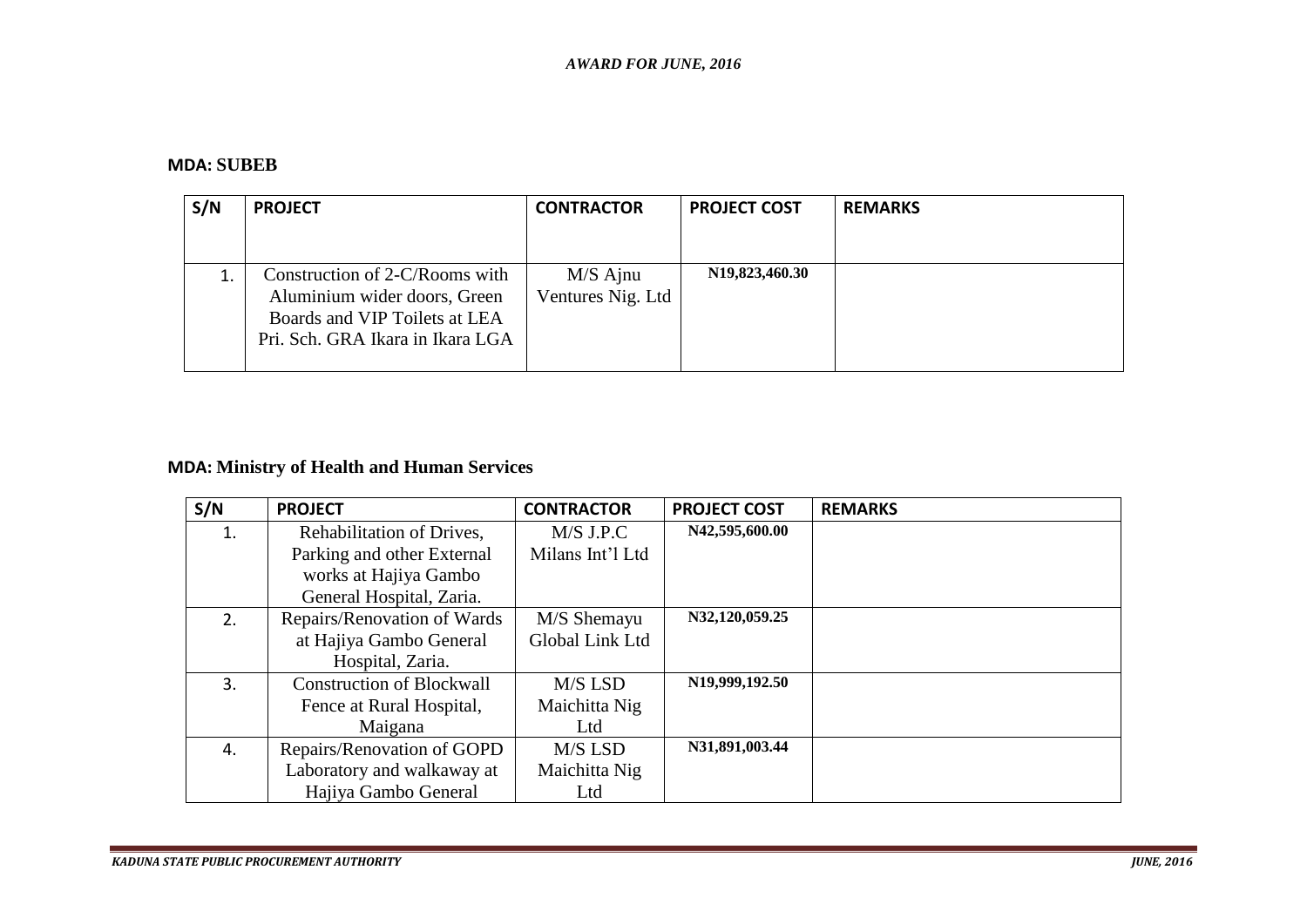|     | Hospital, Zaria.                  |                        |                |  |
|-----|-----------------------------------|------------------------|----------------|--|
| 5.  | Repairs/Renovation of Staff       | M/S LSD                | N51,272,038.50 |  |
|     | Quarters at Hajiya Gambo          | Maichitta Nig          |                |  |
|     | General Hospital, Zaria.          | Ltd                    |                |  |
| 6.  | Construction of Drainage and      | M/S Aqua-Kim           | N79,926,958.30 |  |
|     | Landscaping at Rural              | <b>Global Company</b>  |                |  |
|     | Hospitral Fadan Kagoma            | Ltd                    |                |  |
| 7.  | <b>Construction of Blockwall</b>  | M/S BMB Nig            | N34,214,211.15 |  |
|     | Fence at Rural Hospital,          | Ltd                    |                |  |
|     | Turunku                           |                        |                |  |
| 8.  | Procurement of                    | M/S Tripod             | N10,000,000.00 |  |
|     | <b>Thermocyclers Laboratory</b>   | Scientific             |                |  |
|     | <b>Equipment and Consumables</b>  | <b>Consultants Ltd</b> |                |  |
|     | at 5no. Hospital in Kaduna        |                        |                |  |
|     | <b>State</b>                      |                        |                |  |
| 9.  | Construction of block wall        | M/S Sunlee Nig         | N16,138,101.00 |  |
|     | fence at General Hospital         | Ltd                    |                |  |
|     | Kujama                            |                        |                |  |
|     |                                   |                        | N49,782,050.22 |  |
| 10. |                                   |                        |                |  |
|     | <b>Rehabilitation of External</b> | M/S Aqua-Kim           |                |  |
|     | Works, Drives, Parking and        | <b>Global Company</b>  |                |  |
|     | Landscaping at Ministry of        | Ltd                    |                |  |
|     | <b>Health and Human Services</b>  |                        |                |  |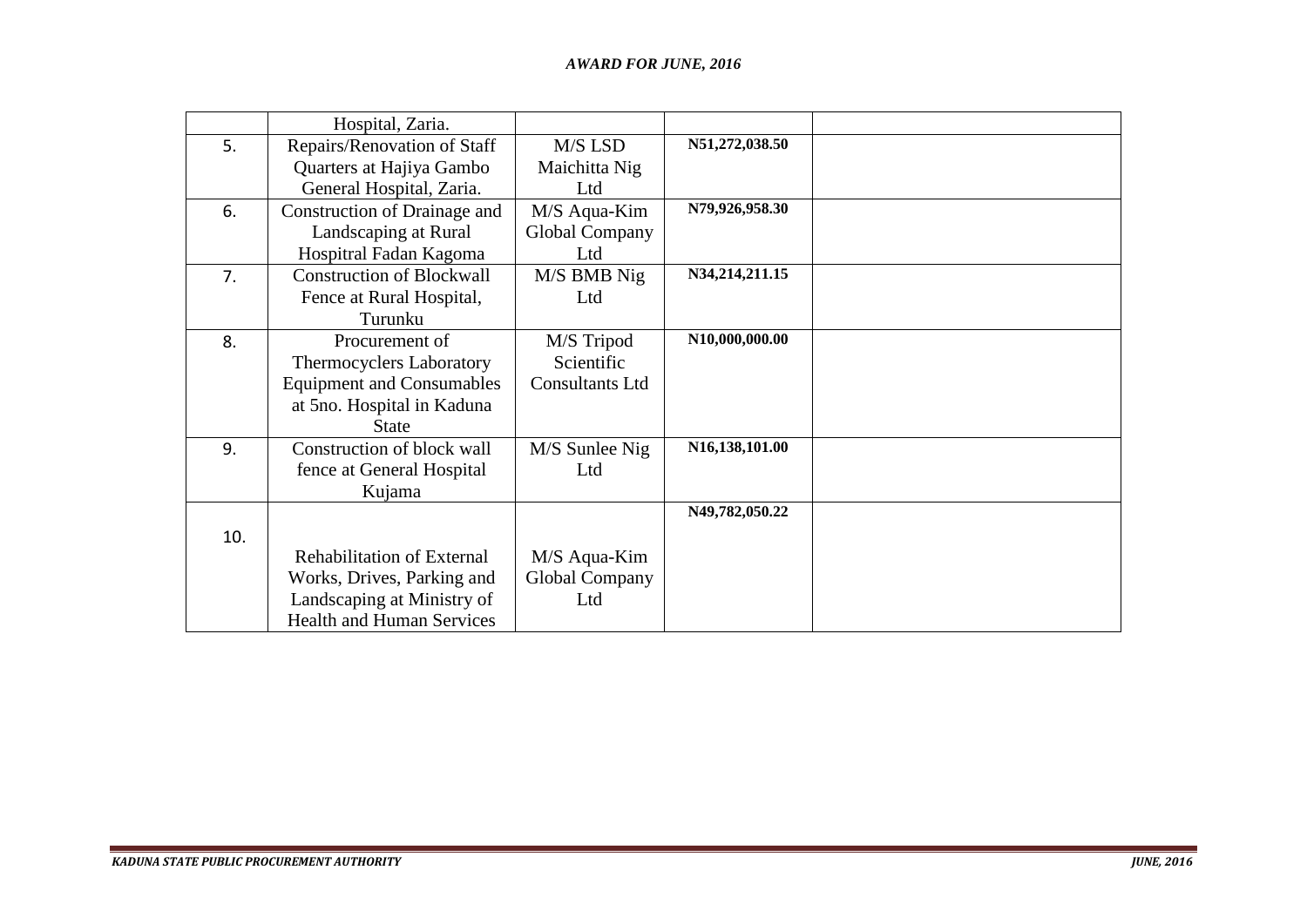## **MDA: Ministry of Education, Science and Technology**

| S/N | <b>PROJECT</b>                 | <b>CONTRACTOR</b>       | <b>PROJECT COST</b>         | <b>REMARKS</b> |
|-----|--------------------------------|-------------------------|-----------------------------|----------------|
| 1.  | Construction of 4no.           | <b>M/S AAMS</b>         | N19,469,370.12              |                |
|     | <b>Cubicle Toilets at LGEA</b> | <b>Associates Ltd</b>   |                             |                |
|     | P.S K/Biri & LGEA Sabeji       |                         |                             |                |
|     | in Kachia LGA                  |                         |                             |                |
| 2.  | Rehabilitation of existing     | M/S Aska                | N19,469,370.12              |                |
|     | classroom blocks at UBE        | Contractors &           |                             |                |
|     | Katul Kurmi & LGEAP.S          | Supplier Nig Ltd        |                             |                |
|     | Ikka P.S in Kachia LGA         |                         |                             |                |
|     | (Lot 46/KCH/04)                |                         |                             |                |
| 3.  | Construction of 4no.           | M/S Al-Husseini         | $N12,619,651.\overline{81}$ |                |
|     | <b>Cubicle Toilets at LGEA</b> | Int'l Resources         |                             |                |
|     | P.S Katul Gida, Normadic       | Ltd                     |                             |                |
|     | P.S Tilden Fulani in Kachia    |                         |                             |                |
|     | LGA (Lot 45/KCH/03)            |                         |                             |                |
| 4.  | Rehabilitation of existing     | M/S Golden              | N19,469,370.12              |                |
|     | classroom blocks at GSS        | Voice Concept           |                             |                |
|     | Kushe Makaranta & GSS          | Ltd                     |                             |                |
|     | Tafa, LGEA P.S Chuigwa &       |                         |                             |                |
|     | LGEA P.S Iche Bisa in          |                         |                             |                |
|     | Kagarko LGA (Lot               |                         |                             |                |
|     | 189/KGK/07)                    |                         |                             |                |
| 5.  | Rehabilitation of existing     | M/S North Link          | N25,706,658.56              |                |
|     | classroom blocks and           | <b>Construction Ltd</b> |                             |                |
|     | Construction of 4no.           |                         |                             |                |
|     | Cubicle toilets at GSS         |                         |                             |                |
|     | Zonkwa in Z/Kataf LGA          |                         |                             |                |
|     | (Lot 394/ZKF/03)               |                         |                             |                |
| 6.  | Rehabilitation of existing     | M/S Fuse                | N15,576,437.14              |                |
|     | classroom blocks at GSS        | Engineering Ltd         |                             |                |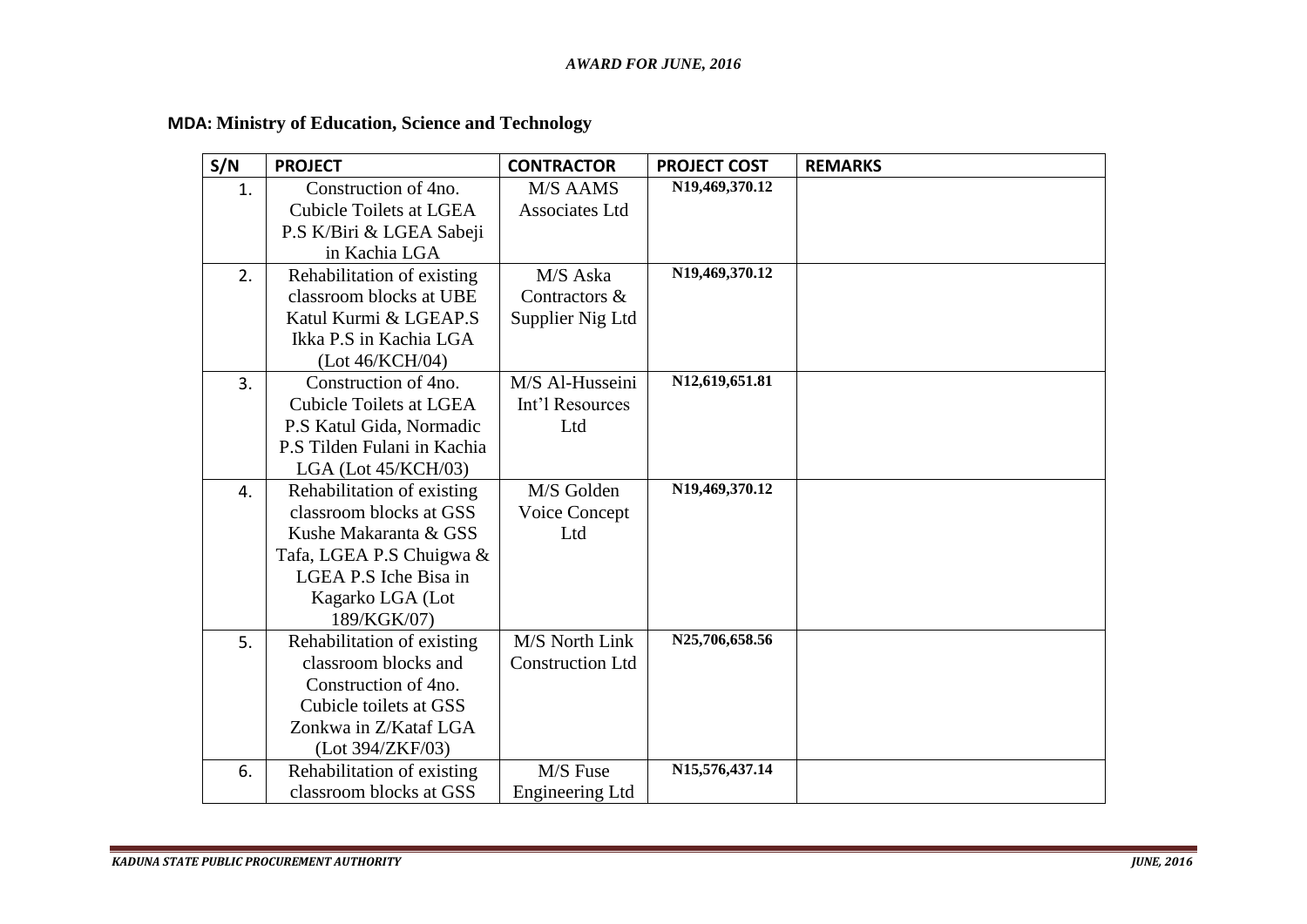|     | Ramindop in Jaba LGA (Lot<br>203/JBA/04)                                                                                                                                    |                                           |                |                        |
|-----|-----------------------------------------------------------------------------------------------------------------------------------------------------------------------------|-------------------------------------------|----------------|------------------------|
| 7.  | Rehabilitation of existing<br>classroom blocks at LGEA<br>Ramindop in Jaba LGA (Lot<br>204/JBA/05)                                                                          | M/S Bukar and<br><b>Bounty</b>            | N12,304,559.19 |                        |
| 8.  | Rehabilitation of existing<br>classroom blocks at LGEA<br>P.S Kurmin Biri 1 and Gora<br>in Kachia LGA (Lot<br>47/KACH/05)                                                   | M/S Gayaco<br>Group                       | N13,319,105.14 |                        |
| 9.  | Rehabilitation of existing<br>classroom blocks at LGEA<br>P.S Katul Gida, Normadic<br>P.S Tilden Fulani UBE P.S<br>K/Biri 11 and Sabeji in<br>Kachia LGA (Lot<br>45/KCH/01) | M/S A & A<br><b>Construction Ltd</b>      | N20,020,155.78 | <b>Interim Payment</b> |
| 10. | Construction of 4no.<br>Cubicle Toilets at LGEA<br>P.S Fulani road, Maimuna<br>Gwarzo & Alkalawa road in<br>K/South LGA (Lot<br>22/KDS/03)                                  | M/S SAK<br>Integrated<br>Concept Ltd      | N29,204,055.18 |                        |
| 11. | Rehabilitation of existing<br>classroom blocks and<br>Construction of 4no.<br>Cubicle toilets at LGEA P.S<br>Bara in Jema'a LGA (Lot<br>389/JMA/13)                         | M/S AGBT<br>Integrated<br><b>Services</b> | N16,239,757.60 |                        |
| 12. | <b>Construction of Solar Powered</b><br>borehole and steel overhead                                                                                                         | <b>M/S YBM MultiBiz</b><br>Nig. Ltd       | N11,006,730.00 |                        |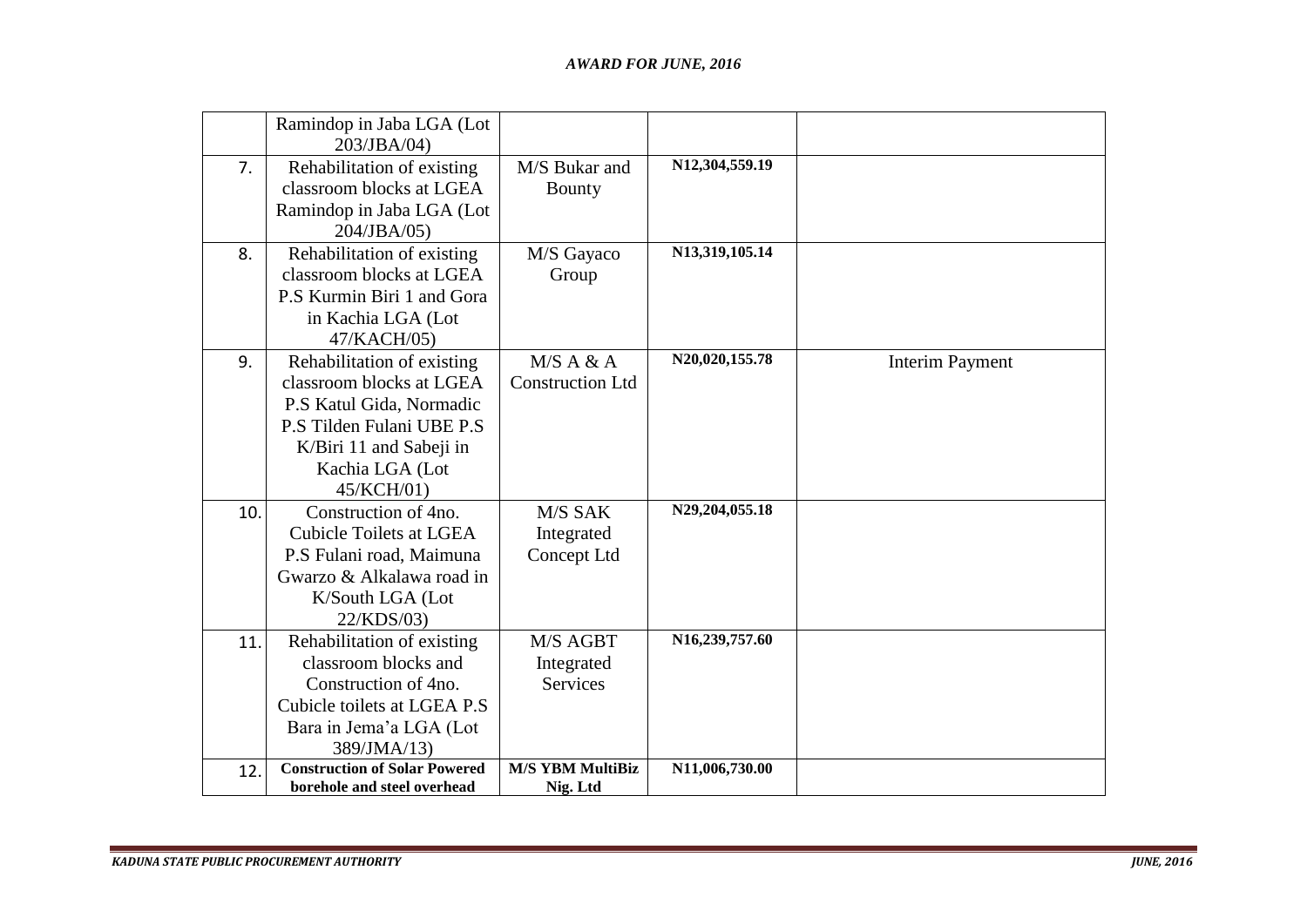#### *AWARD FOR JUNE, 2016*

| water storage tank at LGEA     |  |  |
|--------------------------------|--|--|
| Pri. Sch. Marsa 1 & 2 Rikawan, |  |  |
| in Z/Kataf LGA (Lot            |  |  |
| 453/ZKF/04)                    |  |  |

# **MDA: Ministry of Works, Housing and Transport**

| S/N | <b>PROJECT</b>                | <b>CONTRACTOR</b> | <b>PROJECT COST</b> | <b>REMARKS</b> |
|-----|-------------------------------|-------------------|---------------------|----------------|
|     | Contract for the provision of | M/S Agrium Ltd    | N42,066,000.00      |                |
|     | Solar-Power Street Light at   |                   |                     |                |
|     | Tafawa Balewa Way from        |                   |                     |                |
|     | Camp Road Junction to         |                   |                     |                |
|     | Sambo Road Kaduna             |                   |                     |                |
|     | $(3.68km)$ (Lot 7)            |                   |                     |                |
|     | New Construction over         | M/S R & M         | N679,901,299.90     |                |
|     | unpaved roads in Kabala       | Engineering Ltd   |                     |                |
|     | District (13.5km) at Kaduna   |                   |                     |                |
|     | North LGA                     |                   |                     |                |